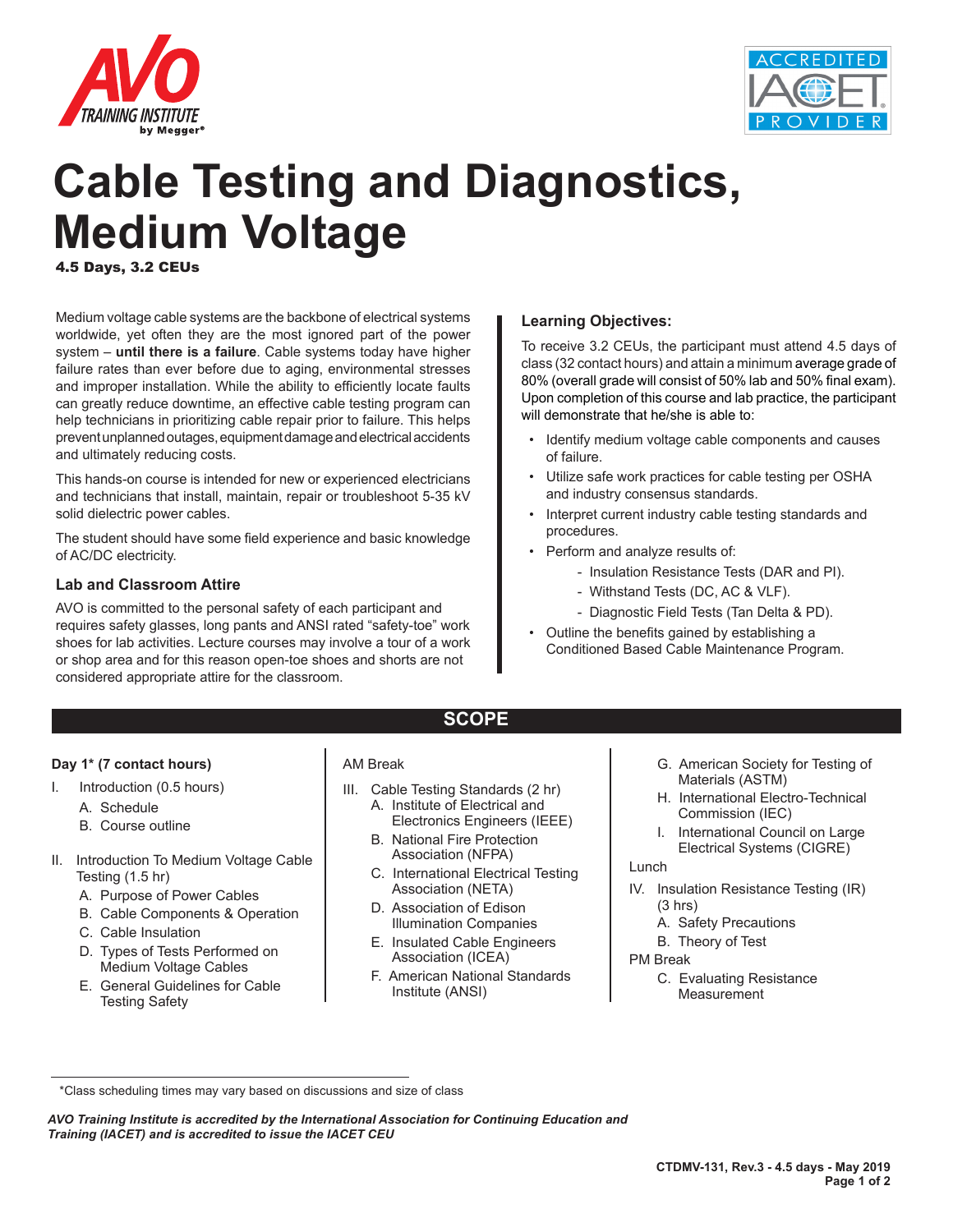# **Cable Testing and Diagnostics, Medium Voltage**

4.5 Days, 3.2 CEUs

# **SCOPE (continued)**

### **Day 2 (7 contact hours)**

- V. Field Tests (Withstand Tests) ..... (4 hrs)
	- A. Safety Precautions
	- B. Voltage Withstand Tests
	- C. Alternating Current (AC Line Frequency) Withstand Test
	- D. Very Low Frequency (VLF) Withstand Test
	- E. Test Equipment Connections
	- F. Direct Current (DC) Withstand Test

#### AM Break

- G. Current Avalanche
- H. Other Unusual Currents
- I. Ionization Control
- J. Voltage Regulation
- K. Insulation Resistance
- L. Testing Intervals and Values

#### Lunch

- VI. Field Tests (Withstand Tests) .....  $(3 hrs)$ 
	- A. D.A.R., P.I. and I.R. labs

#### PM Break

- B. V.L.F. Withstand testing lab
- C. D.C. Withstand testing lab

### **Day 3 (7 contact hours)**

- VII. Field Tests (Diagnostics Tests).... (7 hours)
	- A. Dissipation Factor Testing
	- B. Analyzing Tan Delta Test **Results**

#### AM Break

- C. Test Area Safety
- D. Interpreting Test Data
- E. Technical Analysis
- Lunch
	- F. PD Test Equipment Set-Up
	- G. Interpreting Test Data
- PM Break
	- H. Other Cable Tests
	- I. Shield Testing

#### **Day 4 (7 contact hours)**

- VIII. Testing Labs (7 hours)
- A. VLF Tan Delta lab
- AM Break
- A. VLF Tan Delta lab (cont'd)
- Lunch
	- B. Partial Discharge lab
- PM Break
	- B. Partial Discharge lab (cont'd)

## **Day 5 (half day) (4 contact hours)**

- IX. Condition Based Maintenance of Medium Voltage Cables "Notes from Underground" (3 hrs) AM Break
- 
- X. Conclusion (1 hr)
	- A. Review
	- B. Final Test

*AVO Training Institute is accredited by the International Association for Continuing Education and Training (IACET) and is accredited to issue the IACET CEU*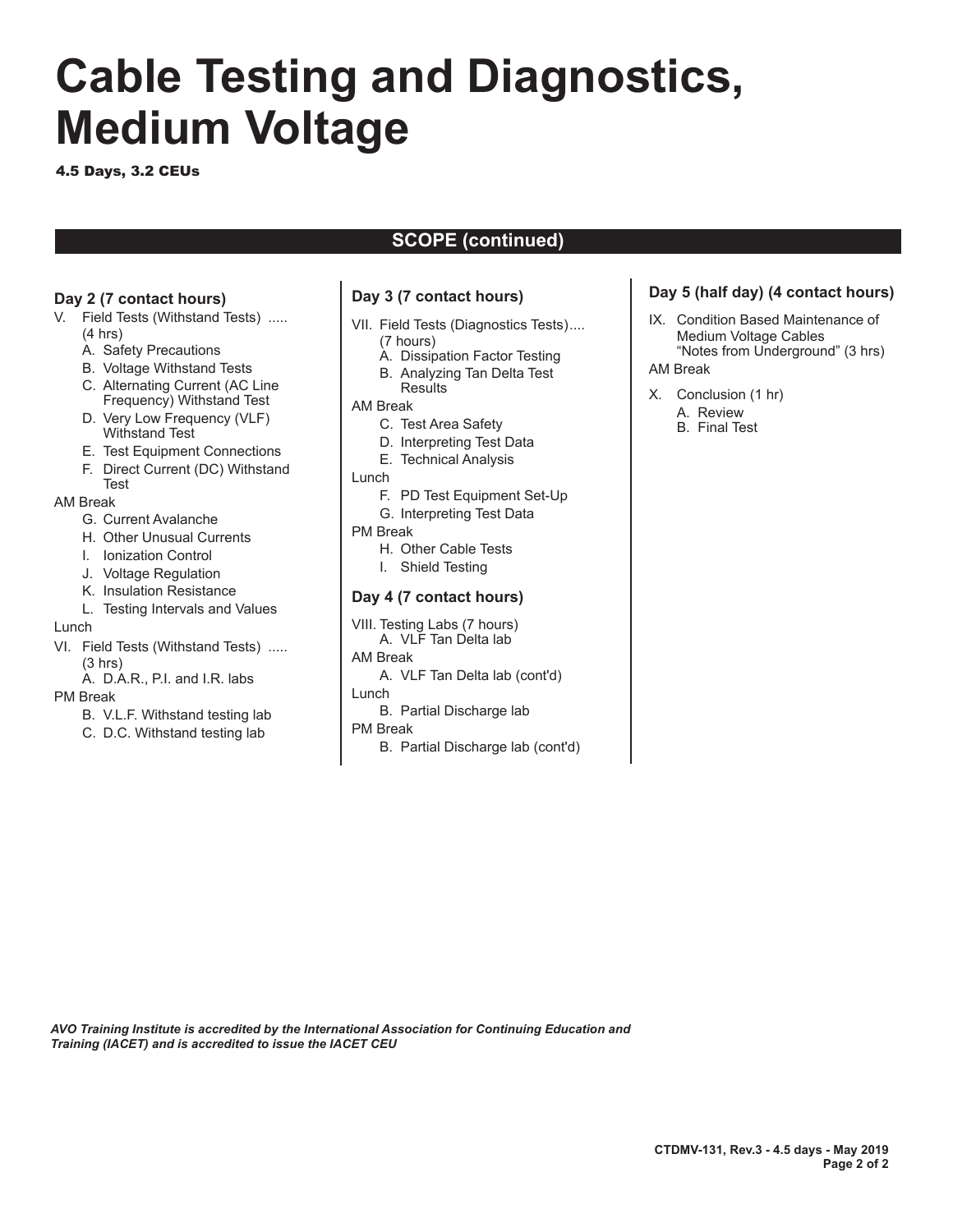# STANDARD EQUIPMENT LIST CABLE TESTING & DIAGNOSTICS MEDIUM VOLTAGE

## UPDATED –NOVEMBER 2017 BY: MARK FRANKS COURSE NUMBER 131 REV.3 NOVEMBER 2017 4 1/2 DAYS

# **TEXT**

| 1/STUDENT | CABLE TESTING & DIAGNOSTICS, MEDIUM VOLTAGE |
|-----------|---------------------------------------------|
|           | <i>REV</i> .3, <i>NOV</i> 2017              |
|           |                                             |

 INCLUDE: USB WITH APENDICES (EQUIPMENT MANUALS)

# **EQUIPMENT**

| 1/CLASS        | MEGGER VLF SIN 45 WITH LEADS AND MANUAL           |  |
|----------------|---------------------------------------------------|--|
| 1/CLASS        | MEGGER TDS NT PARTIAL DISCHARGE TEST SET WITH HV  |  |
|                | FILTER, LEADS, MANUAL                             |  |
| 1/CLASS        | COMPUTER WITH PDS 60 SOFTWARE AND HARDWARE KEY    |  |
|                | <b>AND MANUAL</b>                                 |  |
| 1/CLASS        | MEGGER 70 KV DC DIELECTRIC TEST SET WITH LEADS AN |  |
|                | <b>MANUAL</b>                                     |  |
| 1/CLAS         | MEGGER TELEFLEX TIME DOMAIN REFLECTOMETER WITH    |  |
|                | <b>LEADS AND MANUAL</b>                           |  |
| 1/CLASS        | MEGGER 10 KV MODEL MIT 1025 INSULATION RESISTANCE |  |
|                | TESTER WITH LEADS AND MANUAL                      |  |
|                |                                                   |  |
| <b>DEVICES</b> |                                                   |  |
| 2 / CLASS      | <b>RUBBER GLOVES SIZE 10</b>                      |  |
| 2/CLAS         | <b>BIDDLE GROUNDING STICK</b>                     |  |
|                | 1 LOT/CLASS BARRIER (DALLAS ONLY)                 |  |
| 1 LOT/CLASS    | <b>BARRIER CONES (DALLAS ONLY)</b>                |  |
| 2/CLAS         | <b>25 FT EXTENSION CORDS</b>                      |  |
| 1/CLAS         | <b>CLASS 4 SALISBURY RUBBER BLANKET</b>           |  |
| 2/CLAS         | <b>3 PHASE URD GROUNDING SETS S</b>               |  |
| 2/CLAS         | LIVE LINE TOOL (SHOT GUN STICK)                   |  |
| 2/CLAS         | HARD HAT AND FACE SHIELD                          |  |
| 6/CLAS         | <b>15 KV JUMPERS WITH ELBOWS</b>                  |  |
| 3/CLASS        | <b>15 KV FEED THROUGH DEVICES</b>                 |  |
| 6/CLAS         | <b>15 KV PARKING STANDS</b>                       |  |
| 1/CLAS         | PENTA SOCKET & RATCHET TOOL                       |  |
| 6/CLAS         | <b>ELBOW TEST PROBES</b>                          |  |
| 1/CLASS        | <b>ELBOW PULLER</b>                               |  |
| 1/CLAS         | HV ELBOW CONNECTOR FOR TDS NT                     |  |
|                |                                                   |  |

# MISCELANEOUS MATERIALS